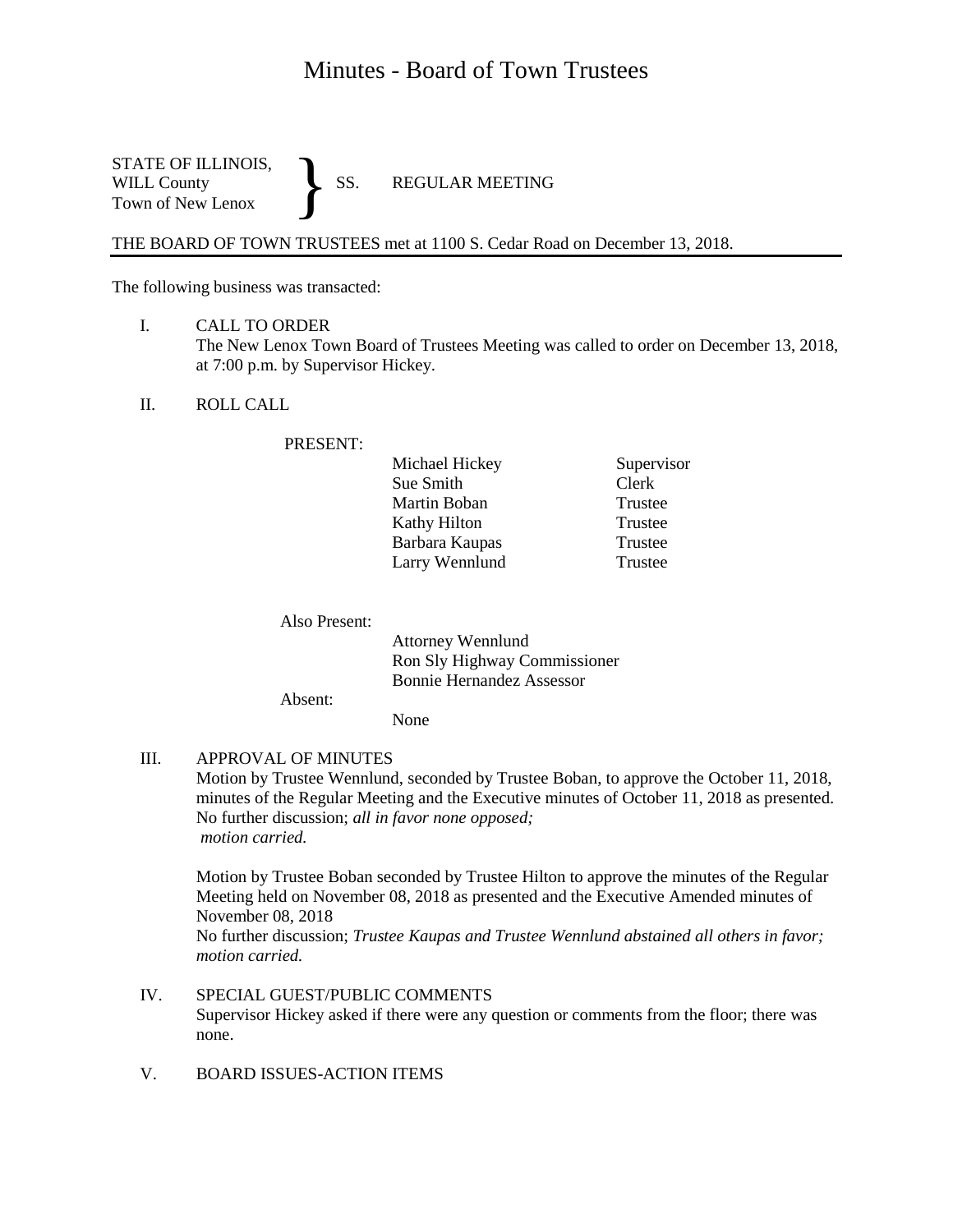## **A. 2018-FY Township Levy Ordinance #2018-04**

Motion made by Trustee Wennlund, seconded by Trustee Boban to approve and adopt the Levy Ordinance #2018-04 as presented in the amount of \$1,283,320.

Discussion ensued; *On a roll-call vote Trustee Boban aye, Trustee Kaupas aye, Trustee Wennlund aye, Trustee Hilton aye and Supervisor Hickey aye; 5 ayes 0 nays;*

 *motion carried.*

#### **B. Certification of the #2018-04 Road District Levy**

Motion made by Trustee Wennlund, seconded by Trustee Boban to approve the Certification Ordinance #2018-04 of the Road District Levy as presented in the amount of \$2,794,000.00. No further discussion;

 *On a roll-call vote Trustee Boban aye, Trustee Kaupas aye, Trustee Wennlund aye, Trustee Hilton aye and Supervisor Hickey aye; 5 ayes 0 nays; motion carried.*

#### **C. 2019 Supervisor's Office Holiday Schedule**

Motion made by Trustee Boban, seconded by Trustee Kaupas to approve the 2019 Supervisor's Holiday Schedule as presented. Discussion ensued; *all in favor none opposed; motion carried.*

### **D. 2019 Supervisor's Office Staff Compensation**

Motion made by Trustee Hilton, seconded by Trustee Boban to approve the compensation increase of .50 for the Supervisor of Transportation, .40 for full time staff and .20 for part time staff per hour. Discussion ensued; *on a roll call vote Trustee Boban aye; Trustee Kaupas abstained; Trustee Wennlund aye; Trustee Hilton aye and Supervisor Hickey aye; Motion carried* 

#### **E. 2019 Cemetery Fees Changes**

Motion made by Trustee Wennlund, seconded by Trustee Kaupas to approve the new scheduled fees for Marshall Cemetery & Maplewood Cemetery as presented. Discussion ensued; *all in favor; none opposed; motion carried.*

## **F. Senior Housing Elevator Door Upgrades**

Supervisor Hickey presented to the Trustees a letter received from Schindler Elevator Corporation explaining that the existing VFQKS 16 Door Operator is obsolete. To prevent any extended downtime of your elevators, they recommend installing the IDD Door Operator Kit which will replace the obsolete door controller and motor. Cost to install Two (2) IDD Door Operator is \$ 15,642.00 plus applicable taxes.

Motion made by Trustee Kaupas, seconded by Trustee Wennlund to do just the main passenger elevator at this time. Discussion ensued; *On a roll call vote; Trustee Hilton aye, Trustee Boban aye, Trustee Kaupas aye, Trustee Wennlund aye and Supervisor Hickey aye;* 

*Motion carried*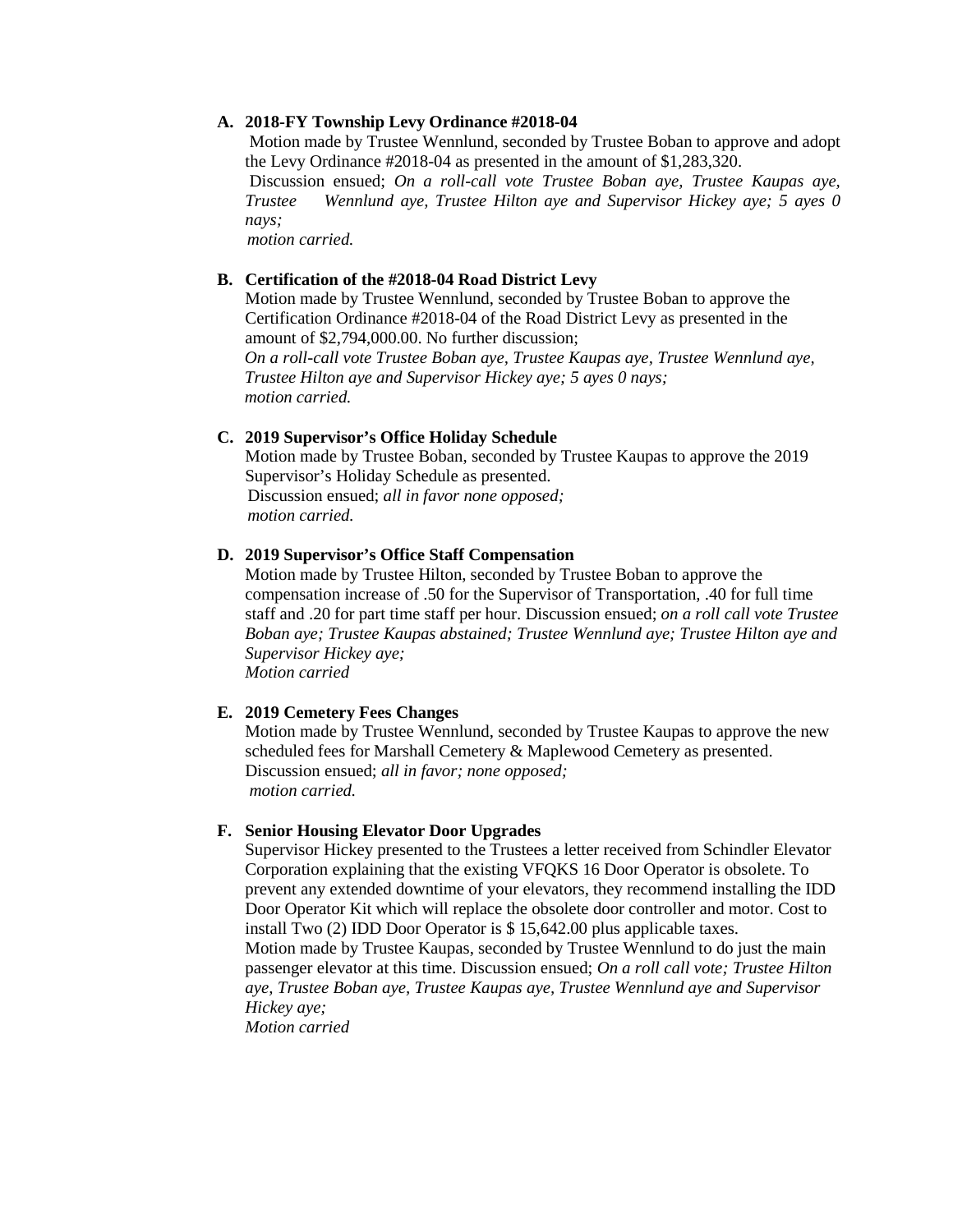# **VI. REPORTS FROM TOWNSHIP OFFICIALS**

# A. Supervisor

- 1. Supervisor Hickey shared with the board that he received a letter about our Transmitter Tower Communication which suggest that we replace them at a cost of \$9,136.00. Discussion ensued; this will be brought back at a future meeting.
- 2. Supervisor Hickey had a request from a tenant to mount a television on the wall, Supervisor Hickey expressed his concern that tenant's deposits do not match rent, he is concerned that when a tenant vacates the unit and if they do not pay last month's rent there would not be enough in the deposit to cover it. Discussion ensued. This will be brought back at a future meeting on how to bring deposits current to rent.
- 3. Bathroom have not had the bars mounted yet due to some difficulties they are having with the low flow toilets, recently they have been rodded three times, plumber is looking at options to correct this. Discussion ensued.
- 4. Supervisor Hickey wished everyone a Merry Christmas.
- B. Trustees
	- 1. Trustee Boban
		- a. Trustee Boban attended two classes in Springfield at the Township Officials of Illinois Conference he expressed the "main theme" in both classes was the importance of Township Government and the Services that Townships provide. Trustee Boban stated that he shared with the T.O.I officials that they need to get the message out to the public, he would like to see them be the Leader of the message; to educate the people of the important role of Township Government and the Services they provide to the residents.
		- b. Trustee Boban shared that the used electronics collection is steady, and he anticipates with the holiday usage will increase.
		- c. Clothing/Shoes Recycling Drop off Containers have had no issues with unrecyclable items being dropped off, usage is low right now, once the people get word that the containers are here he believes that usage will increase.
		- d. Informational Guidelines outlining "Safe Work Practices for Township Employees" is still being added to. He has provided our Attorney Cass Wennlund with a copy to review.
		- e. Township Christmas Tree provided by Trustee Boban is up and lit he encourages people if they'd like to put an ornament on the tree to do so. He also expressed if anyone knows of any organization or groups that would like to decorate it, that would also be welcomed.
	- 2. Trustee Kaupas
		- a. Trustee Kaupas shared "Operation Santa" was a huge success, they visited many of our seniors and the seniors had fun and very much appreciated the visit. She also thanked Ed Selvas for helping make the day such a great success.
		- b. Trustee Kaupas shared the she attended the TRIAD Holiday gathering at the VFW along with Supervisor Hickey and Trustee Hilton and it was a very nice time.
	- 3. Trustee Wennlund
		- a. Trustee Wennlund at the bequest of Supervisor Hickey sat on the Intergovernmental Board for the Fire Protection Referendum Committee. He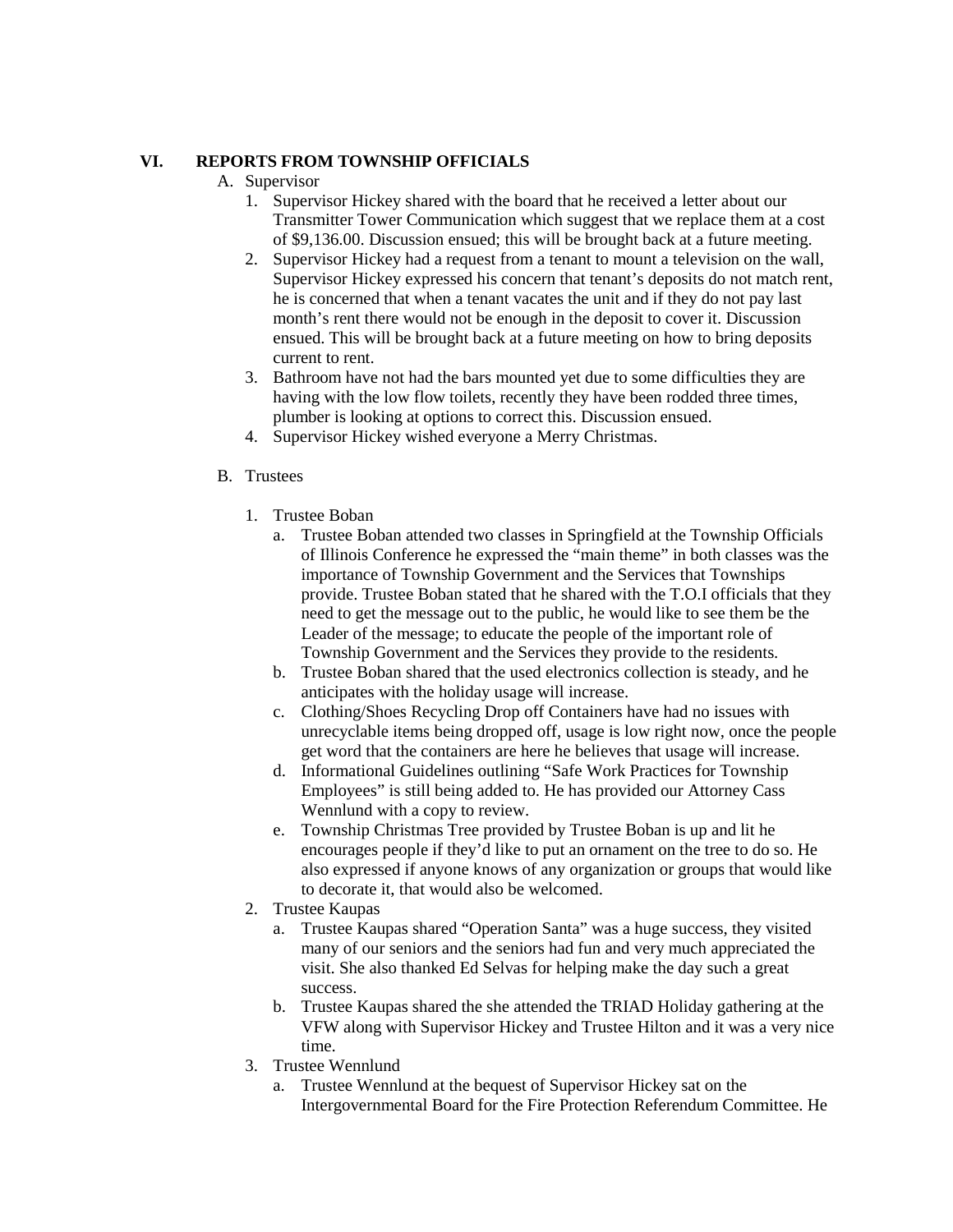expressed that everyone contributed to make the referendum a successful one. He stated that after 5 defeats on the referendum everyone pulled together, and he was extremely impressed by the cooperation of all the governmental bodies involved working together to make this much need referendum a success. The residents of New Lenox are safer with the passage of this referendum he is very thankful to all that made it a success.

- 4. Trustee Hilton
	- a. Trustee Hilton also expressed that Operation Santa was a great success she thanked everyone that helped to make it a successful day. She stated they ran a tight schedule it was an enjoyable experience and the Clients appreciated it. She further stated her appreciation to staff members for their extraordinary level of service they provided.

# **C. CLERK**

a. Clerk Smith asked for a motion from the board to approve the destruction of Audio recording of Executive sessions for the following dates:

| September 14, 2006              | October 12, 2006 | <b>February 08, 2006</b> |  |
|---------------------------------|------------------|--------------------------|--|
| Tape dated 2007-2008            | October 11, 2007 | November 08, 2007        |  |
| Tape dated 2009-2012 April 2012 |                  |                          |  |
|                                 |                  |                          |  |

Motion made by Trustee Boban, seconded by Trustee Kaupas for the destruction approval of the above dates. *No further discussion; all in favor; non-opposed; motion carried.*

- b. Clerk Smith reported that she has been working closely with staff and the Secretary of State Archives Division. Since June, we have worked diligently on taking inventorying of records and recording that inventory. There is a tremendous amount of paperwork that we continue to go through. Clerk Smith shared that she has prepared and submitted a list of records to the Secretary of States archives division. Currently we are waiting on approval of destruction or retention of documents we've recorded. Once we get the approval of destruction or retention we will move forward with it. This is a huge undertaking, Clerk Smith thanked staff for their help.
- c. Clerk Smith asked if the board had any interest in the Clerk perusing early voting at the Township, she asked for some historical information, after hearing the information the Clerk decided this topic would move to the back burner.

## **D. HIGHWAY COMMISSIONER**

Highway Commissioner Sly reported that they are ready and waiting for the snow.

# **E. ASSESSOR**

Assessor Hernandez reported that they have installed the new office program and that there are some minor things they are working out, she is happy with the program so far especially that its integrated with the County and she will have real time data. She also asked that a manual light switch be installed in her office, currently she is unable to manually turn off lights if needed.

Assessor Hernandez submitted to the Board her office budget.

# **VII. REPORT FROM ATTORNEY**

None